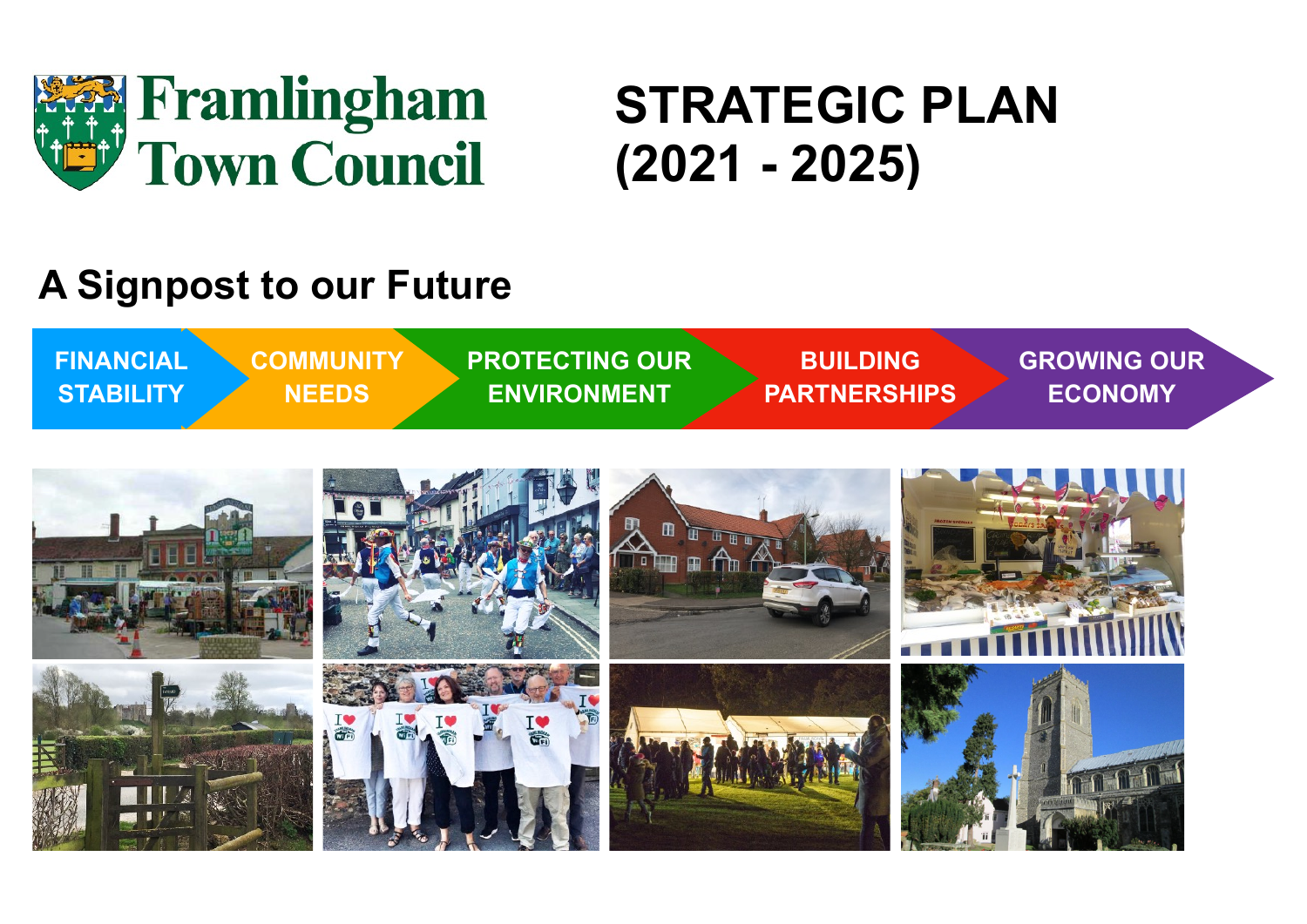#### "**A Signpost to our Future"**

#### **Our Vision**

**To make Framlingham the most vibrant, thriving, distinctive, safe and prosperous market town in East Suffolk, retaining its historical character, respecting the environment, reflecting the views of its community and providing an outstanding quality of life for current and future generations.**

**We have collectively prepared this plan using 5 main themes to signpost the direction we will take to achieve our vision, whilst retaining our core values of transparency, honesty, integrity, accountability and commitment** 

#### **FINANCIAL STABILITY**

**We will grow & prosper as a council, ensuring we are well run, provide value for money & continue to strive for excellence.** 

#### **COMMUNITY NEEDS**

**Working together we will enable our community to identify our community needs and opportunities, empower them to make a difference and support them to enhance the well being of us all.**

#### **PROTECTING OUR ENVIRONMENT**

**We will put the environment at the heart of everything we do influencing and promoting the transition to zero carbon.** 

#### **BUILDING PARTNERSHIPS**

**We aim to strengthen our relationships with local businesses, organisations, clubs and charities, identify collaborative opportunities and work more closely with our neighbours.** 

#### **GROWING OUR ECONOMY**

**We will build on the strengths of our town, identify opportunities for growth, make our market town more appealing, safe and easier to get around.**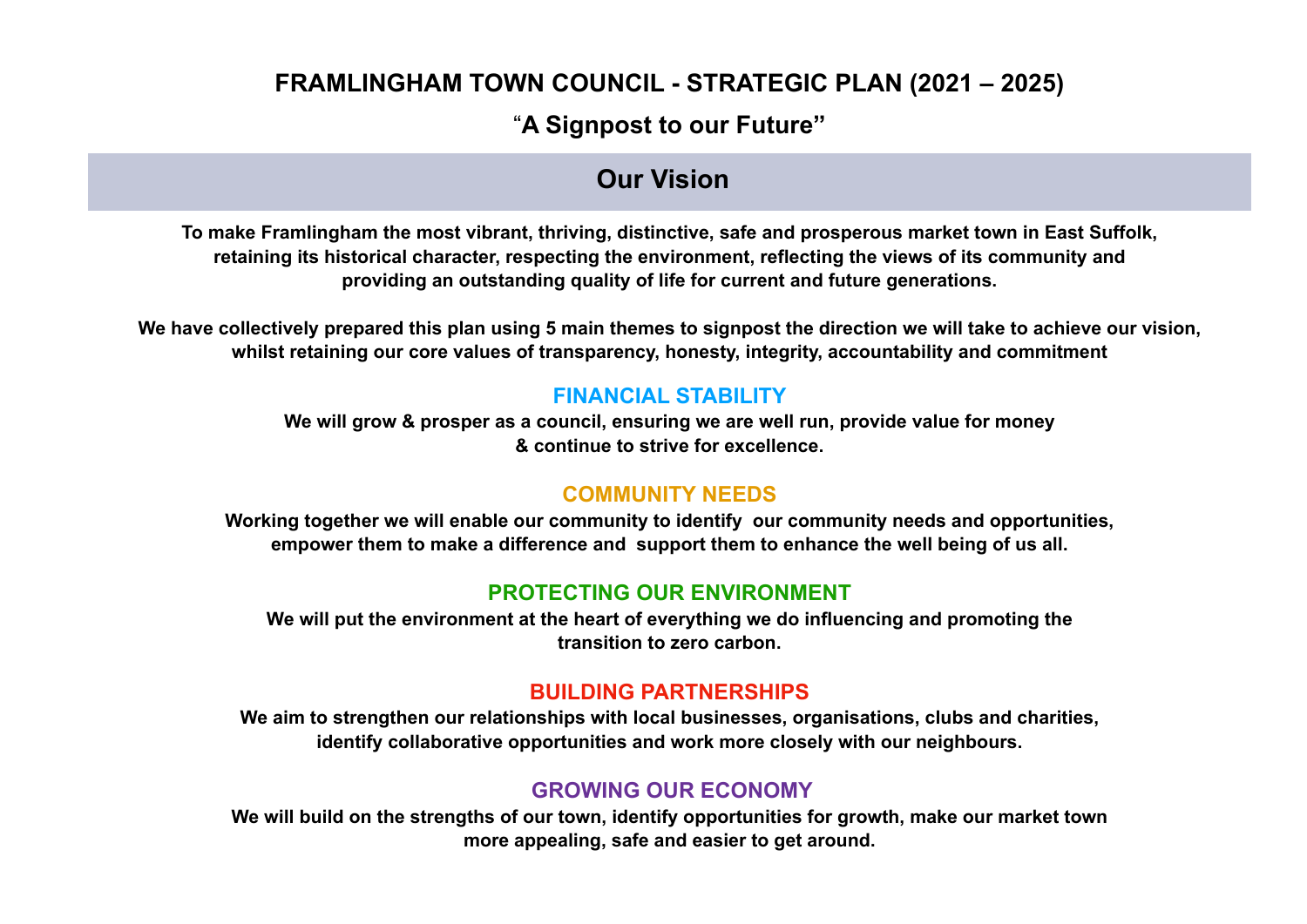#### "A Signpost to our Future"

**FINANCIAL STABILITI:** We will grow a prosper as a council, ensuring we are well run, provide value of model is a council, ensuring we are well run, provide **continue to strive for excellence. value for money, and continue to strive for excellence.FINANCIAL STABILITY: We will grow & prosper as a council, ensuring we are well run, provide** 

#### **OUR PRIORITIES**

**Improve the organisation of the council, its committees and its use of resources**

**Continual, meaningful training for staff & councillors** 

**Succession planning for committee chairs & staff** 

**Improving governance** 

**Embrace change & seek continuous improvements to our services balancing quality service with cost** 

**Modernise & enhance our services & embrace new technology** 

**Reduce costs without reducing efficiency or effectiveness and introduce "zero base" effective budgeting** 

**Identify our infrastructure priorities & maintain the Community Infrastructure Levy (CIL) spending plan** 

**Maximise income from non Council Tax Precept activities, local CIL and grant aid** 

**Conduct due diligence on all projects & initiatives** 

#### **HOW WE WILL MEASURE SUCCESS**

**Professional audit of governance, efficiency & effectiveness** 

**Successful Annual Governance & Accountability Return (AGAR) and clean internal audit** 

**Continuation of "Quality Council" status & working toward "Gold"** 

**Monitoring and completing tasks & reviewing objectives** 

**Successful grant applications** 

**Surveys and evidence based change** 

**Evidence based cost reduction**

**Implemented infrastructure plans**

**Increase in non precept income** 

**Continuous monitoring of Investment strategy**

**Neighbourhood Plan revised and in place**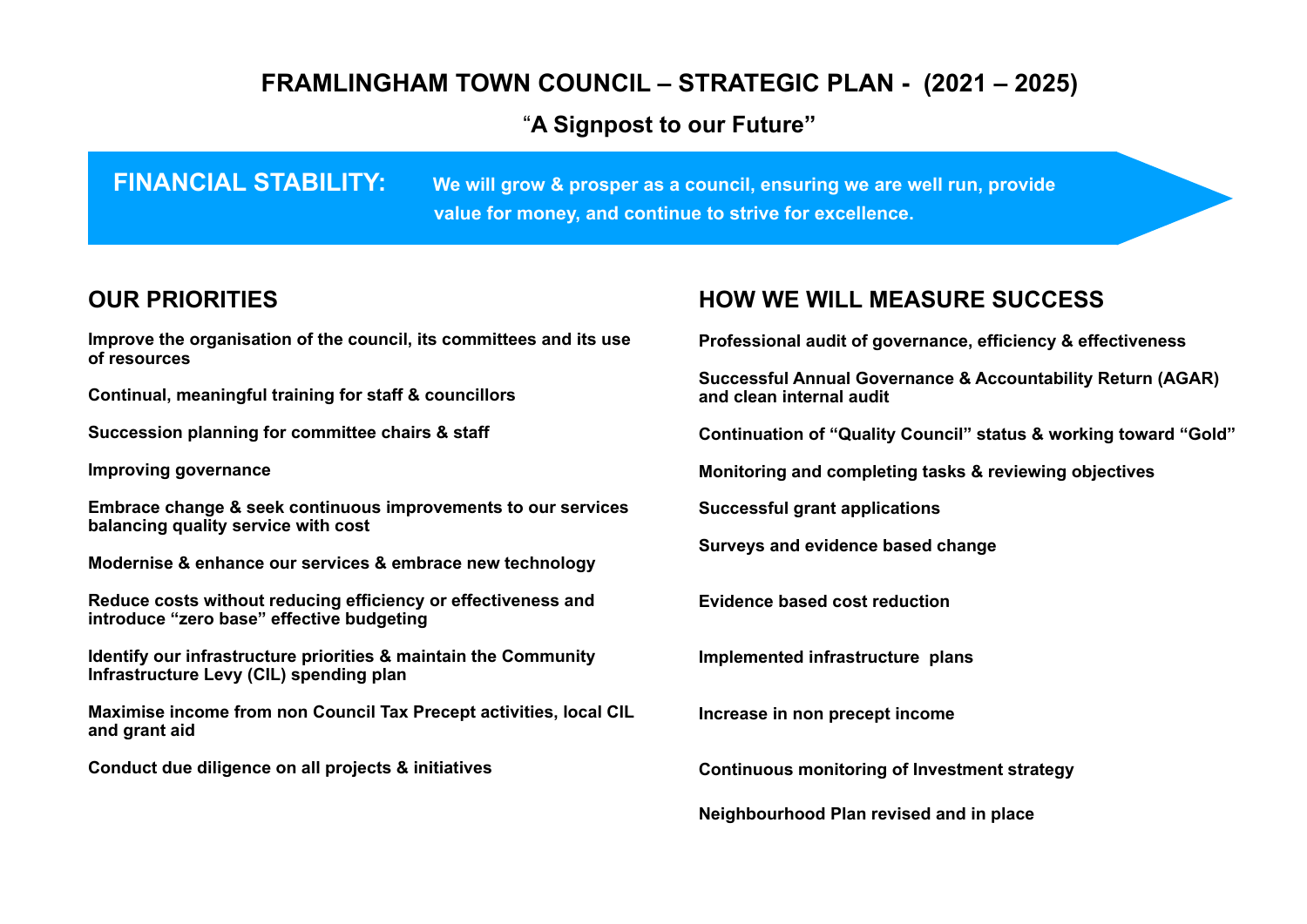#### **FRAMLINGHAM TOWN COUNCIL – STRATEGIC PLAN - (2021 – 2025)** "**A Signpost to our Future"**

**COMMUNITY NEEDS:** Working together we will enable our community to identify our community **needs and opportunities, empower them to make a difference and support them to enhance the well being of us all.**

#### **OUR PRIORITIES**

**Identify skills and capabilities within the council & the community.** 

**Adopt "face to face" engagement with our residents.** 

**Communicate & consult regularly with our community recognising its diverse nature and changing demographics** 

**Encourage public involvement on working groups & volunteering on council initiatives.** 

**Encourage members of the community to put themselves forward as town councillors.** 

**Create community partnerships across all age groups and encourage collective problem solving.** 

**Develop the Framlingham website to be more accessible & user friendly and use diverse communication, including social media and printed media.** 

**Implement "community asset mapping".** 

**Keep our community safe.** 

**Identify those that are vulnerable, excluded & disadvantaged.** 

#### **HOW WE WILL MEASURE SUCCESS**

**Evidence based portfolio.** 

**An established communication programme of "face to face" events, public briefings and consultation with the community** 

**Reduction in complaints and increase in positive feedback.** 

**Number of active volunteers & projects with voluntary engagement** 

**Progress achieved where the community indicated a strong preference.** 

**Younger representatives of our community engaging with, or sitting on the town council.** 

**Evidence of increased & regular communication of council activities on all media sources.** 

**Identification of what we have and what is missing.** 

**Implemented safety initiatives.** 

**Working "hand in hand" with recognised charities and support groups.**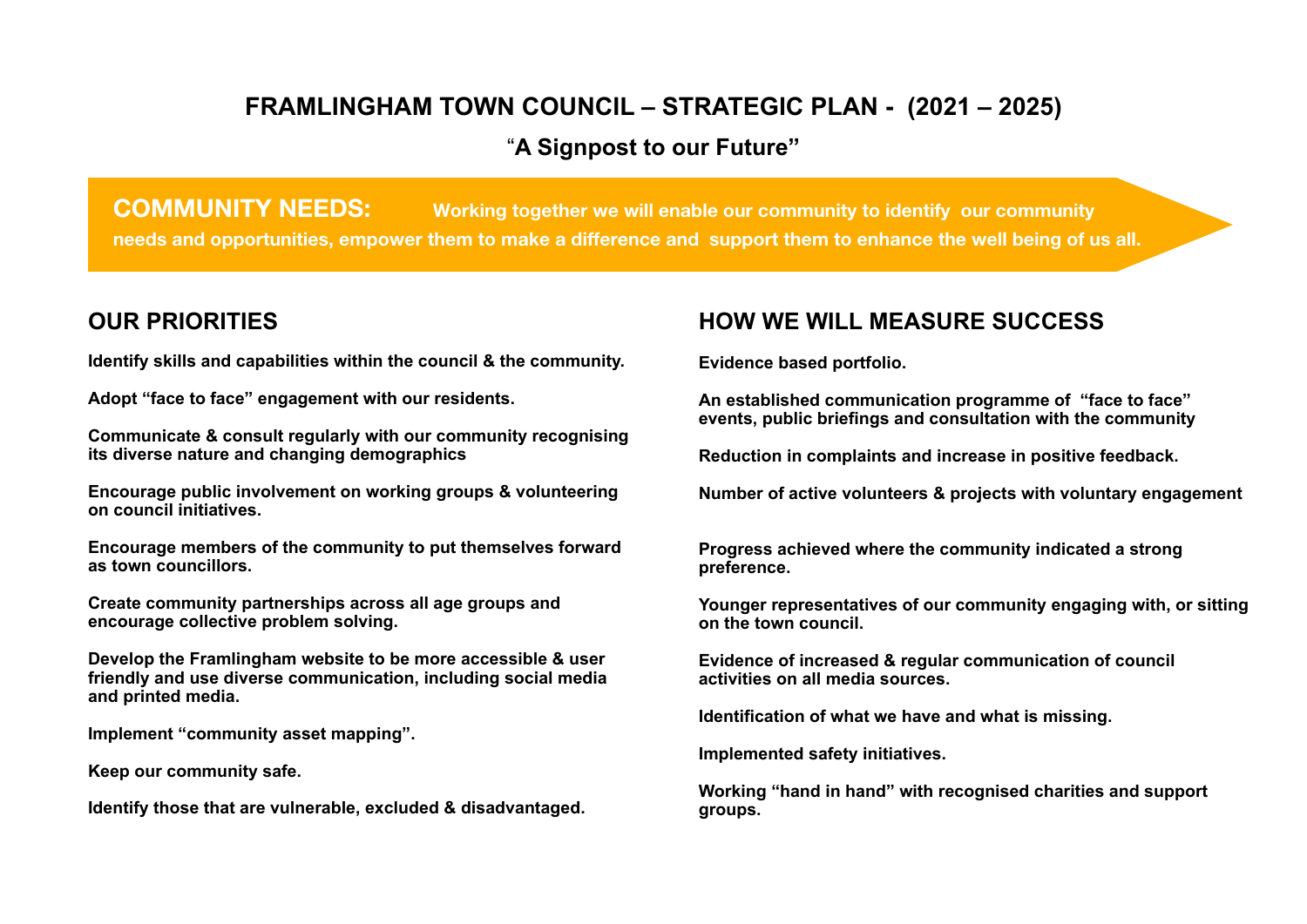#### "**A Signpost to our Future"**

#### **PROTECTING OUR ENVIRONMENT:** We will put the environment at the heart of everything we do

 **influencing and promoting the transition to zero carbon.**

#### **OUR PRIORITIES**

**Develop & implement an Environment Protection Plan.** 

**Ensure that the Neighbourhood Plan review includes new policies on the natural and human environment.** 

**Work with ESC to achieve reduction of CO2 emissions aiming for a Carbon reduction target for Framlingham of 35% (on 2010 levels) by 2025, and 75% by 2050**

**Lead by example – influencing public opinion and educate ourselves & the community via events and exhibitions.** 

**Develop recycling and re- use initiatives and lobby for new larger and more diverse local facilities.** 

**Increase bicycle use, including cycle hire for visitors and promote walking** 

**Reduce car use in town centre.** 

**Encourage cleaner / green transport initiatives.** 

**Gain a better understanding of what is possible in our town:** 

 **Tree protection orders & more tree planting. Wild flower meadows. Protection of wild life corridors. Plastic bag free town, promoting alternatives. Low energy housing design.**

**Electric car charging.**

#### **HOW WE WILL MEASURE SUCCESS**

**Establish an Environment Strategy and Biodiversity Working Group** 

**Review of Neighbourhood Plan 2022 to include policies covering our environment.** 

**Action plan in place to reduce our carbon footprint** 

**Community involvement and commitment** 

**Increased range and size of recycling facility implemented.** 

**Cycle paths opened & maintained and more footpaths in use.** 

**Clear evidence of change – more trees, wild flowers meadows etc.** 

**Community satisfaction with appearance of parks & public spaces**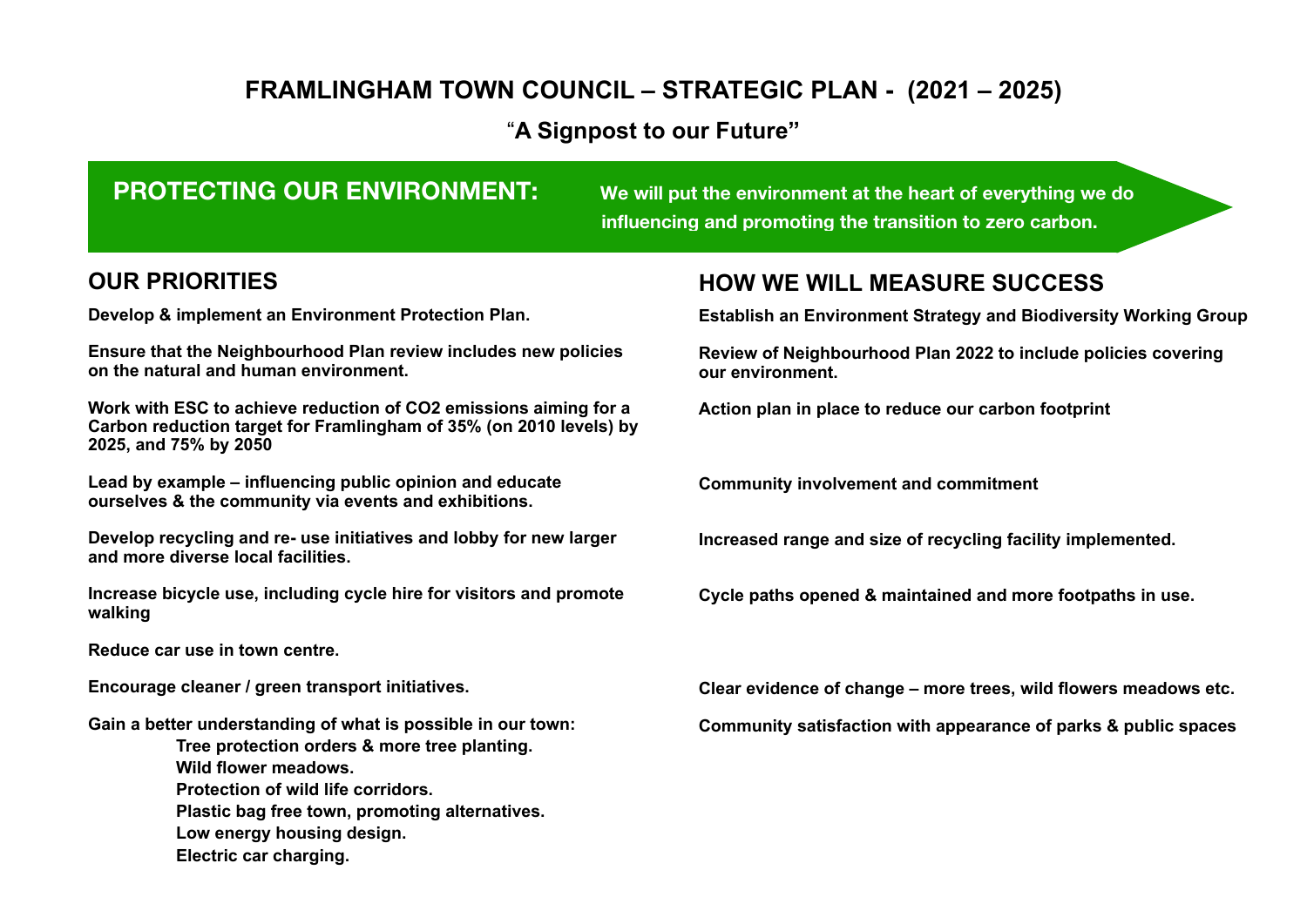#### "**A Signpost to our Future"**

**BUILDING PARTNERSHIPS: We aim to strengthen our relationships with local businesses, organisations, clubs and charities, identify collaborative opportunities and work more closely with our neighbours.**

#### **OUR PRIORITIES**

**Regular close contact with neighbouring villages/ parishes.** 

**Attending ESC Community Partnership Area meetings.** 

**Sharing our vision for Framlingham with our neighbours.** 

**Encourage collaboration between community groups.** 

**Provide a range of volunteer and engagement opportunities via the "Inclusivity Working Group" initiative.** 

**Strengthen relationships with the FBA and local businesses.** 

**Initiate regular meetings & develop partnerships with local schools, charities, library, Sports Club, English Heritage, Hour Community, FAYAP, Scouts & Guides and other local partners.** 

**Support community groups to improve outcomes for the elderly and lonely and reduce the effects of isolation.** 

#### **HOW WE WILL MEASURE SUCCESS**

**Evidence of closer, effective communication and meetings programme.** 

**Successful collaborative projects being funded & delivered.** 

**Community cohesion, and positive feedback.** 

**Increased involvement , participation and collaborative action from councillors and the community.** 

**Inter village social events** 

**Evidence based success, shared positivity.** 

**Positive feedback, sharing responsibility and outcomes.** 

**Well attended social events, feedback from community groups and individuals.**